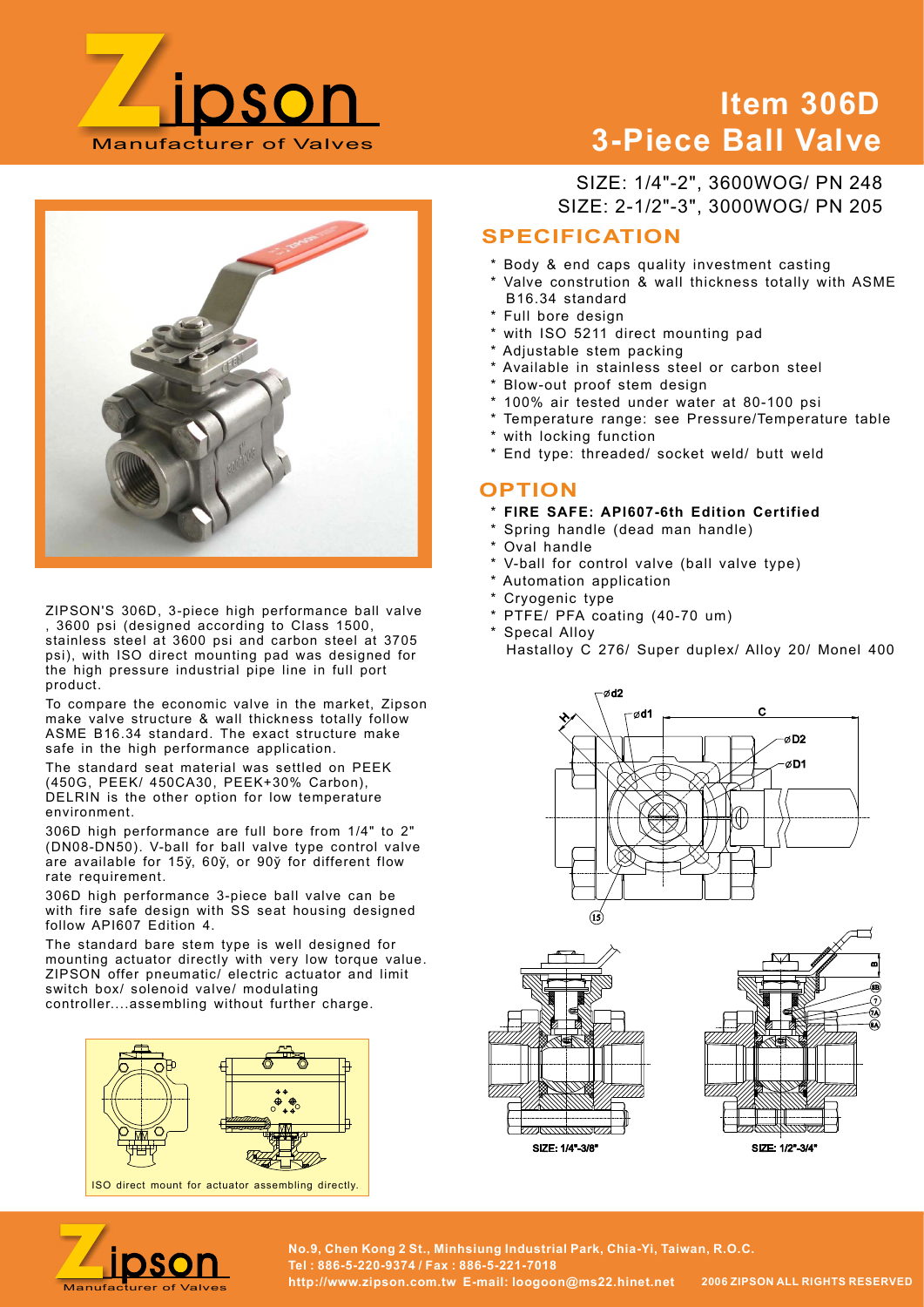





**SOCKET WELD** 



**BUTT WELD** 

# DIMENSIONS (mm) (1/4" TO 1")



# MATERIALS LIST (1/4" TO 1")

|                                         |                                                                      | <b>MATERIALS LIST (1/4" TO 1")</b>        |                     |      |               |                          |                  |         |  |  |
|-----------------------------------------|----------------------------------------------------------------------|-------------------------------------------|---------------------|------|---------------|--------------------------|------------------|---------|--|--|
|                                         |                                                                      |                                           |                     |      |               |                          |                  |         |  |  |
|                                         | <b>ITEM</b>                                                          |                                           | <b>PART NAME</b>    |      |               |                          | <b>MATERIALS</b> |         |  |  |
|                                         | $\mathbf 1$                                                          |                                           | <b>BODY</b>         |      |               |                          | CF8M             |         |  |  |
|                                         | $\overline{2}$<br><b>END CAP</b>                                     |                                           |                     |      |               |                          | CF8M             |         |  |  |
|                                         | 3<br><b>GASKET</b>                                                   |                                           |                     |      |               | <b>TFM</b>               |                  |         |  |  |
|                                         | $\overline{4}$                                                       | <b>BALL</b>                               |                     |      |               | <b>SS 316</b>            |                  |         |  |  |
| 5<br><b>SEAT</b><br><b>SEAT HOUSING</b> |                                                                      |                                           |                     |      |               | PEEK/DELRIN              |                  |         |  |  |
|                                         | 5A                                                                   |                                           |                     |      |               | <b>SS 316</b><br>SS 304  |                  |         |  |  |
|                                         | 6<br><b>BOLT</b>                                                     |                                           |                     |      |               | <b>TFM</b>               |                  |         |  |  |
|                                         | $\overline{7}$<br><b>THRUST WASHER</b><br>7A<br><b>THRUST WASHER</b> |                                           |                     |      | <b>PEEK</b>   |                          |                  |         |  |  |
|                                         | $\mathbf{8}$                                                         |                                           | <b>SS 316</b>       |      |               |                          |                  |         |  |  |
|                                         | 8A                                                                   | <b>STEM</b><br><b>HALF SPILT RING</b>     |                     |      |               | SS 316                   |                  |         |  |  |
|                                         | 8B                                                                   |                                           |                     |      |               | <b>SS 316</b>            |                  |         |  |  |
|                                         | $\boldsymbol{9}$                                                     | <b>ANTI-STATIC</b><br><b>STEM PACKING</b> |                     |      |               | <b>TFM</b>               |                  |         |  |  |
|                                         |                                                                      |                                           | <b>SS 304</b>       |      |               |                          |                  |         |  |  |
|                                         | 10                                                                   | <b>GLAND WAHSER</b><br><b>DISK WAHSER</b> |                     |      |               | SS 301                   |                  |         |  |  |
|                                         | 11                                                                   |                                           |                     |      |               |                          |                  |         |  |  |
|                                         | 12                                                                   |                                           | <b>STEM NUT</b>     |      |               | <b>SS 304</b>            |                  |         |  |  |
|                                         | 13                                                                   |                                           | <b>NUT STOP</b>     |      |               |                          | SS 304           |         |  |  |
|                                         | 14                                                                   |                                           | <b>SPACE WASHER</b> |      | <b>SS 304</b> |                          |                  |         |  |  |
|                                         | 15                                                                   |                                           | <b>STOP PIN</b>     |      |               | SS 304<br><b>SS 304</b>  |                  |         |  |  |
|                                         | 16<br>17                                                             |                                           | <b>HANDLE NUT</b>   |      |               |                          |                  |         |  |  |
|                                         | 18                                                                   | <b>HANDLE</b><br><b>SLEEVE</b>            |                     |      |               | SS 304<br><b>PLASTIC</b> |                  |         |  |  |
|                                         |                                                                      |                                           |                     |      |               |                          |                  |         |  |  |
|                                         |                                                                      |                                           |                     |      |               |                          |                  |         |  |  |
|                                         |                                                                      |                                           |                     | SW   |               | $BW(40\#)$               |                  | BW(#80) |  |  |
| d2                                      | H                                                                    | L                                         | S                   | T    | OD            | ID                       | OD               | ID      |  |  |
|                                         |                                                                      |                                           |                     |      |               |                          |                  |         |  |  |
| 0.7                                     | 9                                                                    | 66.5                                      | 14.1                | 11.2 | 14.0          | 9.2                      | 14.0             | 7.5     |  |  |
| 0.7                                     | $9\,$                                                                | 66.5                                      | 17.5                | 11.2 | 17.5          | 12.5                     | 17.5             | 10.7    |  |  |
| 0.7                                     | 9                                                                    | 70                                        | 21.8                | 12.7 | 21.3          | 15.9                     | 21.3             | 13.8    |  |  |
| 7.2                                     | 11<br>92<br>27.1<br>14.3<br>26.7<br>26.7<br>20.6                     |                                           |                     | 18.9 |               |                          |                  |         |  |  |

| <b>SIZE</b>    | A  | B   | ⌒<br>U |    | D <sub>1</sub>           | D <sub>2</sub> | d <sub>1</sub>           | d2                  | H              |      |      | <b>SW</b> |      | $BW(40\#)$ |           | $BW(\#80)$ |  |
|----------------|----|-----|--------|----|--------------------------|----------------|--------------------------|---------------------|----------------|------|------|-----------|------|------------|-----------|------------|--|
|                |    |     |        |    |                          |                |                          |                     |                |      | S    |           | OD   | ID         | <b>OD</b> | ID         |  |
| 1/4"           | 46 | 9.5 | 160    | 11 | 36                       | 42             | 6.0                      | $\cdot$ .0          | 9              | 66.5 | 14.1 | 11.2      | 14.0 | 9.2        | 14.0      | 7.5        |  |
| 3/8"           | 46 | 9.5 | 160    | 11 | 36                       | 42             | 6.0                      | 7.0                 | 9              | 66.5 | 17.5 | 11.2      | 17.5 | 12.5       | 17.5      | 10.7       |  |
| 1/2"           | 48 | 9.5 | 160    | 15 | 36                       | 42             | 6.0                      | $^{\prime}$ .0      | 9              | 70   | 21.8 | 12.7      | 21.3 | 15.9       | 21.3      | 13.8       |  |
| 3/4"           | 53 | 12  | 190    | 20 | $\sim$                   | 50             | $\overline{\phantom{0}}$ | -<br>$^{\prime}$ .2 | 44             | 92   | 27.1 | 14.3      | 26.7 | 20.6       | 26.7      | 18.9       |  |
| $\overline{4}$ | 59 | 12  | 190    | 25 | $\overline{\phantom{a}}$ | 50             |                          | $\cdot$             | $\overline{1}$ | 105  | 33.8 | 15.9      | 33.3 | 26.6       | 33.3      | 24.3       |  |



No.9, Chen Kong 2 St., Minhsiung Industrial Park, Chia-Yi, Taiwan, R.O.C.<br>Manufacturer of Valves http://www.zipson.com.tw E-mail: loogoon@ms22.hinet.net 2006 ZIPSON ALL RIGHTS RESERVED Tel : 886-5-220-9374 / Fax : 886-5-221-7018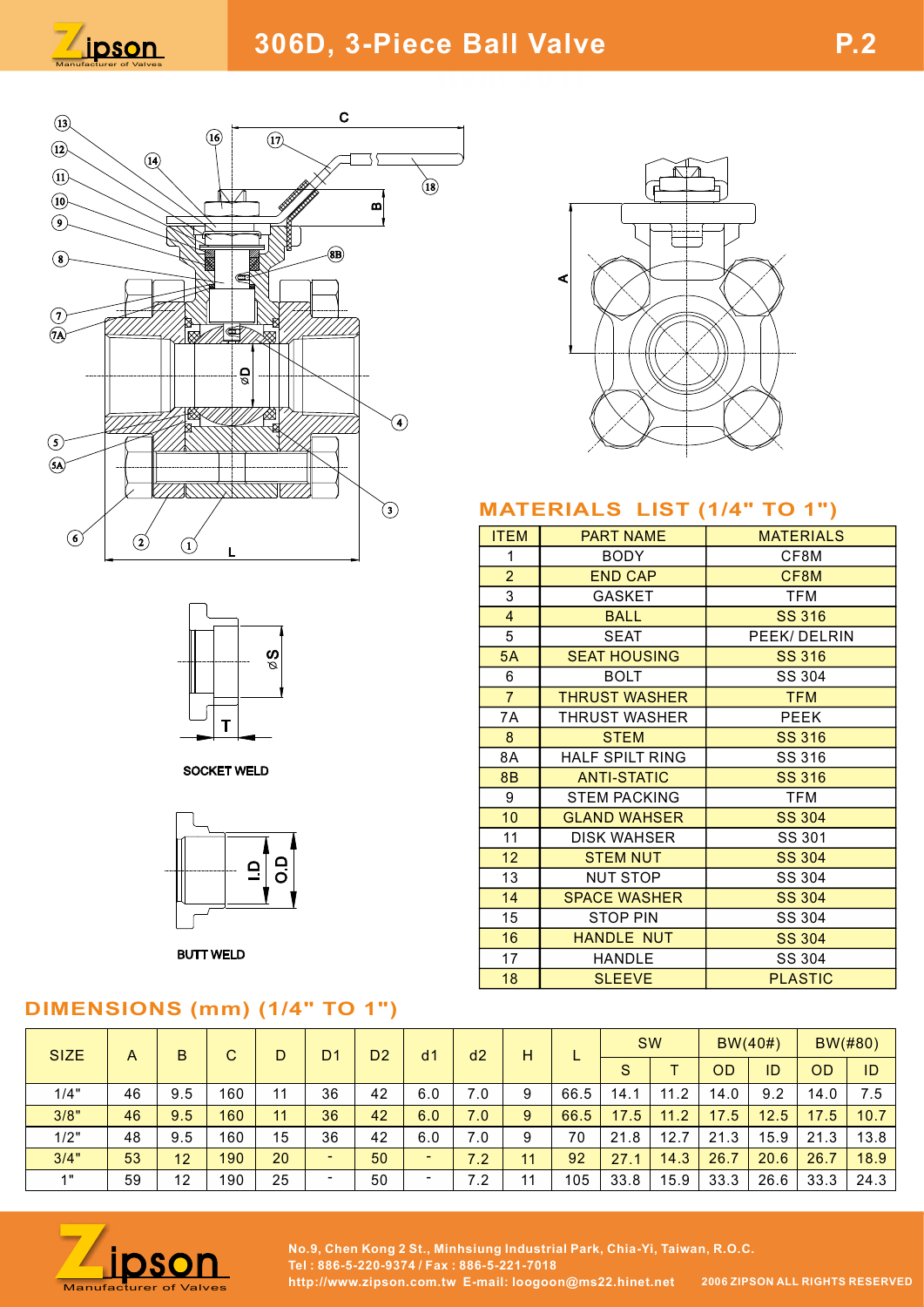















No.9, Chen Kong 2 St., Minhsiung Industrial Park, Chia-Yi, Taiwan, R.O.C.<br>Manufacturer of Valves http://www.zipson.com.tw E-mail: loogoon@ms22.hinet.net 2006 ZIPSON ALL RIGHTS RESERVED Tel : 886-5-220-9374 / Fax : 886-5-221-7018



## MATERIALS LIST (1-1/2" TO 2")

| $\Box$<br>ছা<br>⊙<br>$\bigcirc$<br>$\bar{\circled{\scriptstyle 3}}$<br>\\\\\///<br>777NSS<br>$\bar{\mathcal{Q}}$<br>$\overline{\mathbb{O}}$ |                                                                           |                                 |             |     |                |                  |             |                     |                     |                                 |                   |               |                         |                   |                |             |  |
|---------------------------------------------------------------------------------------------------------------------------------------------|---------------------------------------------------------------------------|---------------------------------|-------------|-----|----------------|------------------|-------------|---------------------|---------------------|---------------------------------|-------------------|---------------|-------------------------|-------------------|----------------|-------------|--|
|                                                                                                                                             | <b>MATERIALS LIST (1-1/2" TO 2")</b>                                      |                                 |             |     |                |                  |             |                     |                     |                                 |                   |               |                         |                   |                |             |  |
|                                                                                                                                             |                                                                           |                                 |             |     |                |                  |             | <b>ITEM</b>         |                     |                                 |                   |               | <b>MATERIALS</b>        |                   |                |             |  |
|                                                                                                                                             |                                                                           |                                 |             |     | $\emptyset$ d2 |                  |             | $\mathbf{1}$        |                     | <b>PART NAME</b><br><b>BODY</b> |                   |               | CF8M                    |                   |                |             |  |
|                                                                                                                                             |                                                                           |                                 |             |     | $\emptyset$ d1 |                  |             | 2 <sup>1</sup>      |                     | <b>END CAP</b>                  |                   |               | CF8M                    |                   |                |             |  |
|                                                                                                                                             |                                                                           |                                 |             |     |                |                  |             | $\mathbf{3}$        |                     | <b>GASKET</b>                   |                   |               | <b>TFM</b>              |                   |                |             |  |
|                                                                                                                                             |                                                                           |                                 |             |     |                |                  |             | $\overline{4}$      | <b>BALL</b>         |                                 |                   | <b>SS 316</b> |                         |                   |                |             |  |
|                                                                                                                                             |                                                                           |                                 |             |     |                |                  |             | $\,$ 5 $\,$         | <b>SEAT</b>         |                                 |                   |               | PEEK/DELRIN             |                   |                |             |  |
|                                                                                                                                             |                                                                           |                                 |             |     |                |                  |             | $\boldsymbol{6}$    |                     | <b>BOLT</b>                     |                   |               | <b>SS 304</b>           |                   |                |             |  |
|                                                                                                                                             |                                                                           |                                 |             |     |                |                  |             | $\overline{7}$      |                     | THRUST WASHER                   |                   |               | <b>TFM</b>              |                   |                |             |  |
|                                                                                                                                             |                                                                           |                                 |             |     |                |                  |             | 7A                  |                     | <b>THRUST WASHER</b>            |                   |               | <b>PEEK</b>             |                   |                |             |  |
| -øG                                                                                                                                         |                                                                           |                                 |             |     | 8              |                  | <b>STEM</b> |                     |                     |                                 | SS 316/17-4PH     |               |                         |                   |                |             |  |
| øF                                                                                                                                          |                                                                           |                                 |             |     |                | $9\,$            |             | <b>STEM PACKING</b> |                     |                                 |                   | <b>TFM</b>    |                         |                   |                |             |  |
|                                                                                                                                             |                                                                           |                                 |             |     |                |                  | 10          |                     | <b>GLAND WAHSER</b> |                                 |                   | SS 304        |                         |                   |                |             |  |
|                                                                                                                                             |                                                                           |                                 |             |     |                | 11               |             | <b>DISK WAHSER</b>  |                     |                                 | <b>SS 301</b>     |               |                         |                   |                |             |  |
| (19)<br>$\circledR$                                                                                                                         |                                                                           |                                 |             |     | 12             |                  |             | <b>GLAND NUT</b>    |                     | SS 304                          |                   |               |                         |                   |                |             |  |
|                                                                                                                                             |                                                                           |                                 |             |     |                | 의 위              |             | 13                  |                     |                                 | <b>NUT STOP</b>   |               |                         |                   | <b>SS 304</b>  |             |  |
|                                                                                                                                             |                                                                           |                                 |             |     |                |                  |             | 14                  |                     |                                 | SPACE WASHER      |               |                         |                   | SS 304         |             |  |
|                                                                                                                                             |                                                                           |                                 |             |     |                |                  |             | 15                  |                     |                                 | <b>STOP PLATE</b> |               | <b>SS 304</b><br>SS 304 |                   |                |             |  |
|                                                                                                                                             |                                                                           | 티                               | SOCKET WELD |     |                | <b>BUTT WELD</b> |             | 16                  |                     |                                 | <b>STOP PIN</b>   |               |                         |                   |                |             |  |
|                                                                                                                                             |                                                                           |                                 |             |     |                |                  |             | 17                  |                     |                                 | <b>STEM NUT</b>   |               | <b>SS 304</b>           |                   |                |             |  |
|                                                                                                                                             |                                                                           |                                 |             |     |                |                  |             | 18                  |                     |                                 | HANDLE            |               | SS 304                  |                   |                |             |  |
|                                                                                                                                             |                                                                           |                                 |             |     |                |                  |             | 19                  |                     |                                 | <b>SLEEVE</b>     |               |                         |                   | <b>PLASTIC</b> |             |  |
|                                                                                                                                             |                                                                           |                                 |             |     |                |                  |             | 20                  |                     |                                 | LEVER HEAD        |               | CF8                     |                   |                |             |  |
|                                                                                                                                             |                                                                           |                                 |             |     |                |                  |             | 21                  |                     |                                 | <b>SET BOLT</b>   |               | <b>SS 304</b>           |                   |                |             |  |
|                                                                                                                                             |                                                                           | SIZE: 1-1/4" & 1-1/2"           |             |     |                |                  |             | 22                  |                     |                                 | LEVER             |               |                         | <b>STEEL PIPE</b> |                |             |  |
|                                                                                                                                             |                                                                           | <b>IONS (mm) (1-1/4" TO 2")</b> |             |     |                |                  |             |                     |                     |                                 |                   |               |                         |                   |                |             |  |
|                                                                                                                                             |                                                                           |                                 |             |     |                |                  |             |                     |                     |                                 |                   | SW            |                         | $BW(40\#)$        |                | BW(#80)     |  |
| A                                                                                                                                           | B                                                                         | $\mathbf C$                     | D           | E   | F              | $\mathsf G$      | d1          | d2                  | H                   | L                               | S                 | $\mathsf{T}$  | <b>OD</b>               | ID                | OD             | ID          |  |
| 74                                                                                                                                          | 16                                                                        | 245                             | 32          | 110 | 50             | 70               | 7.2         | 9.2                 | 14                  | 114                             | 42.5              | 17.5          | 42.2                    | 35.1              |                | $42.5$ 32.5 |  |
| 80                                                                                                                                          | 16                                                                        | 245                             | 38          | 116 | 50             | 70               | 7.2         | 9.2                 | 14                  | 128                             | 48.6              | 18.3          | 48.5                    | 40.5              | 48.5           | 37.8        |  |
| 96                                                                                                                                          | 20                                                                        | 350                             | 50          | 144 | 70             | 102              | 9.2         | 11.4                | 17                  | 158                             |                   | $61.1$ 21.3   |                         | $60.5$ 52.4       |                | $60.5$ 48.9 |  |
|                                                                                                                                             |                                                                           |                                 |             |     |                |                  |             |                     |                     |                                 |                   |               |                         |                   |                |             |  |
|                                                                                                                                             | No.9, Chen Kong 2 St., Minhsiung Industrial Park, Chia-Yi, Taiwan, R.O.C. |                                 |             |     |                |                  |             |                     |                     |                                 |                   |               |                         |                   |                |             |  |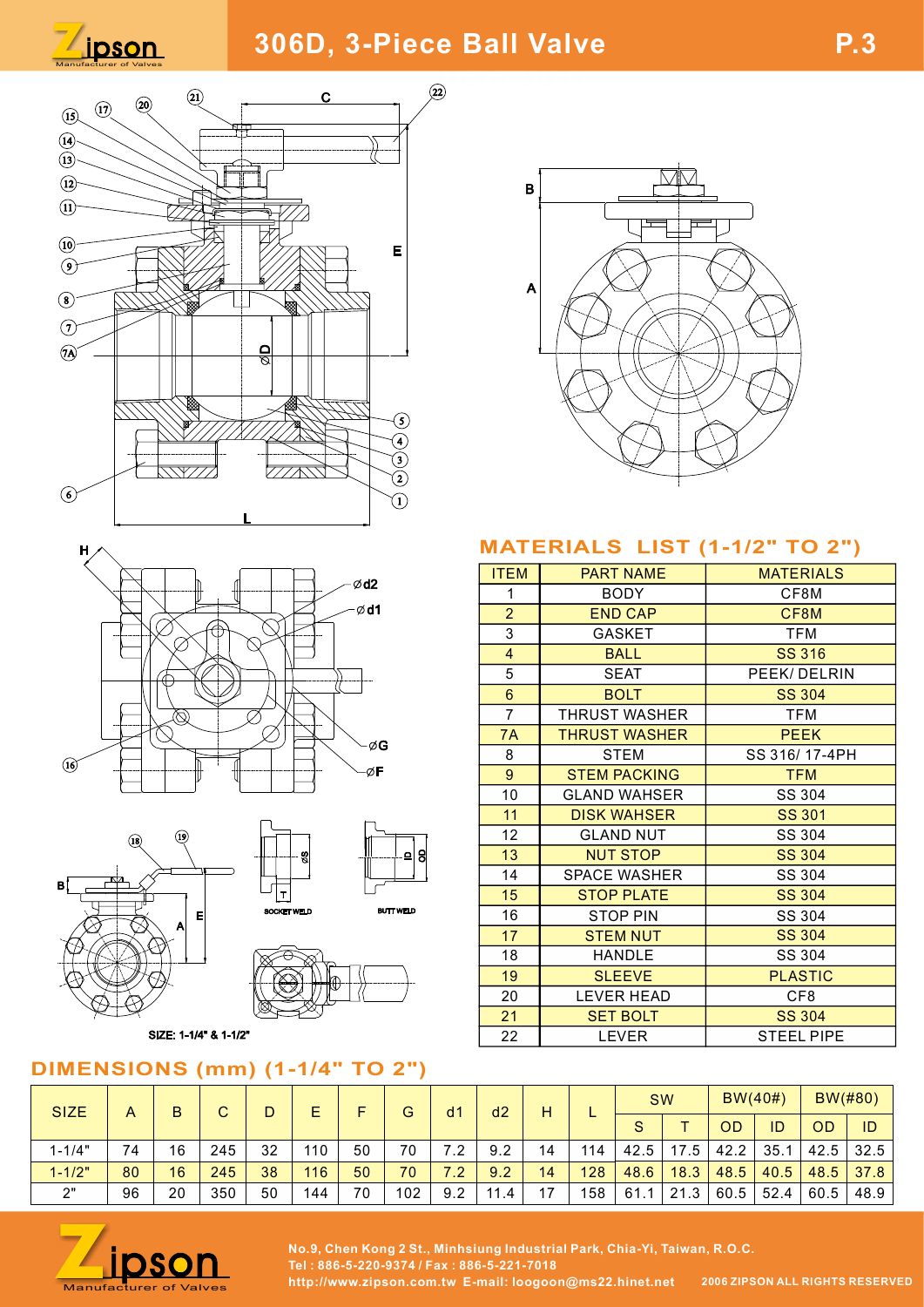





# DIMENSIONS (mm) (2-1/2" TO 3")

| <b>SIZE</b> |     | B    | ⌒   |        | E   |     |      | <b>SW</b> |  |             |  |  |  |
|-------------|-----|------|-----|--------|-----|-----|------|-----------|--|-------------|--|--|--|
|             |     |      |     |        |     |     | c    |           |  |             |  |  |  |
| $2 - 1/2"$  | -   | 63.5 | 400 | $\sim$ | -   | -   | 73.9 | 22.2      |  | 3<br>2<br>4 |  |  |  |
| 2"          | 196 | 78   | 520 | 200    | 126 | 165 | 89.9 | 25.4      |  |             |  |  |  |

# MATERIALS LIST (2-1/2" TO 3")

| <b>ITEM</b>    | <b>PART NAME</b>     | <b>MATERIALS</b>  |          | 3400  |                |     |                 |  |     |     |  |
|----------------|----------------------|-------------------|----------|-------|----------------|-----|-----------------|--|-----|-----|--|
|                | <b>END CAP</b>       | CF8M              |          | 3200  |                |     |                 |  |     |     |  |
| $\overline{2}$ | <b>BODY</b>          | CF8M              |          | 3000  |                |     |                 |  |     |     |  |
| 3              | <b>BALL</b>          | SS 316            |          | 2800  |                |     |                 |  |     |     |  |
| $\overline{4}$ | <b>SEAT</b>          | PEEK/DELRIN       |          | 2600  |                |     |                 |  |     |     |  |
| 5              | <b>GASKET</b>        | TFM               |          | 2400  |                |     |                 |  |     |     |  |
| 6              | <b>BOLT</b>          | <b>SS 304</b>     |          | 2200  |                |     |                 |  |     |     |  |
| $\overline{7}$ | <b>THRUST WASHER</b> | <b>PEEK</b>       | (P S I)  | 2000  |                |     |                 |  |     |     |  |
| 8              | <b>STEM</b>          | SS 316/17-4PH     |          |       |                |     |                 |  |     |     |  |
| 9              | <b>STEM PACKING</b>  | <b>TFM</b>        |          | 1800  |                |     |                 |  |     |     |  |
| 10             | <b>GLAND WAHSER</b>  | SS 304            | PRESSURE | 1600  |                |     |                 |  |     |     |  |
| 11             | <b>DISK WAHSER</b>   | <b>SS 301</b>     |          | 1400  |                |     |                 |  |     |     |  |
| 12             | <b>GLAND NUT</b>     | SS 304            |          | 1200  |                |     |                 |  |     |     |  |
| 13             | <b>NUT STOP</b>      | <b>SS 304</b>     |          | 1000  |                |     |                 |  |     |     |  |
| 14             | <b>SPACE WASHER</b>  | SS 304            |          | 800   |                |     |                 |  |     |     |  |
| 15             | <b>STOP PLATE</b>    | <b>SS 304</b>     |          | 600   |                |     |                 |  |     |     |  |
| 16             | <b>STEM NUT</b>      | SS 304            |          | 400   |                |     |                 |  |     |     |  |
| 17             | <b>LEVER HEAD</b>    | CF <sub>8</sub>   |          | 200   |                |     |                 |  |     |     |  |
| 18             | <b>LEVER</b>         | <b>STEEL PIPE</b> |          |       |                |     |                 |  |     |     |  |
| 19             | <b>STOP PIN</b>      | <b>SS 304</b>     |          | $-50$ | $\overline{0}$ | 100 | 200             |  | 300 | 400 |  |
| 20             | <b>SET BOLT</b>      | SS 304            |          |       |                |     | TEMPERATURE (ÿ) |  |     |     |  |



# PRESSURE/ TEMPERATURE





No.9, Chen Kong 2 St., Minhsiung Industrial Park, Chia-Yi, Taiwan, R.O.C.<br>Manufacturer of Valves http://www.zipson.com.tw E-mail: loogoon@ms22.hinet.net 2006 ZIPSON ALL RIGHTS RESERVED Tel : 886-5-220-9374 / Fax : 886-5-221-7018